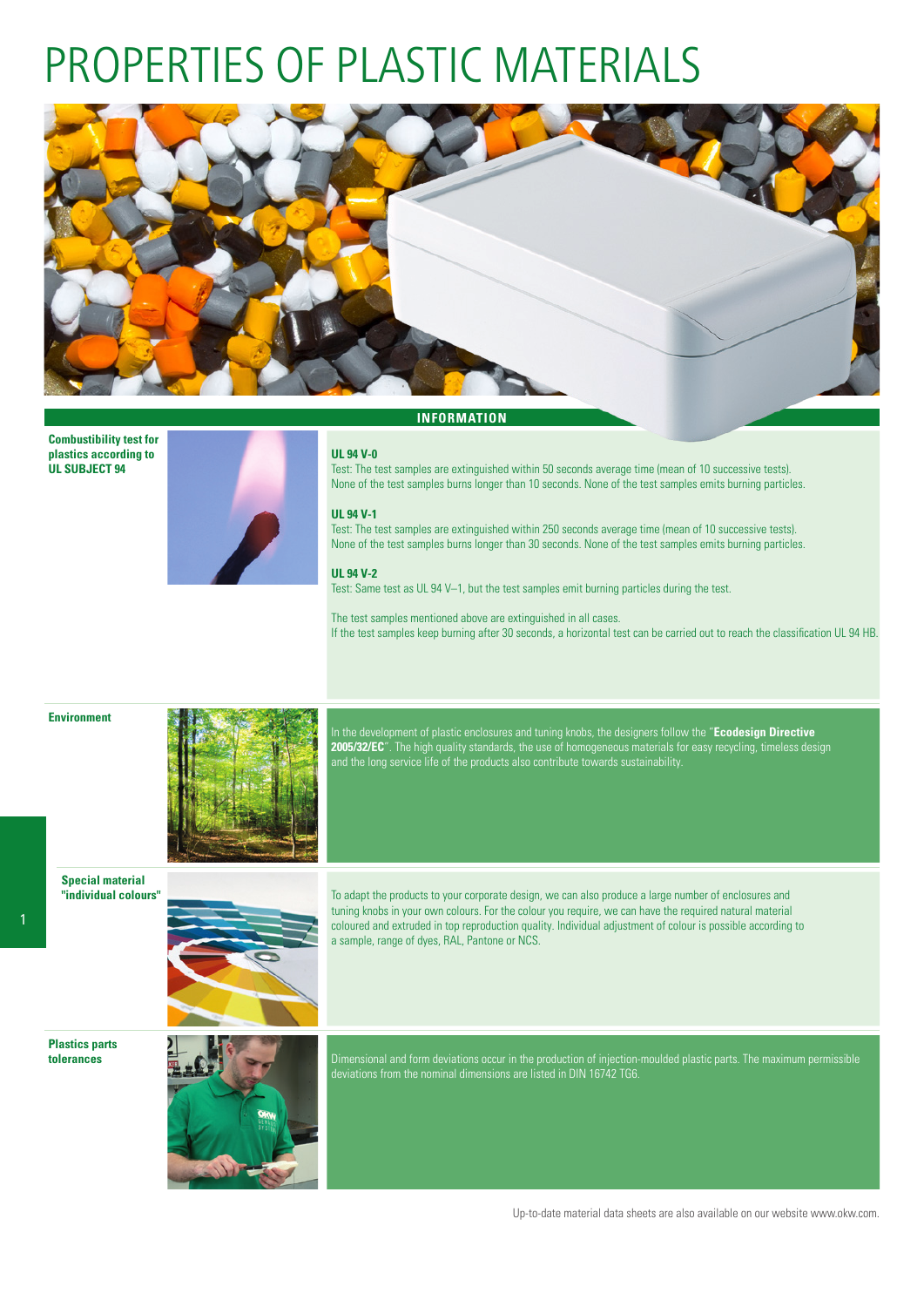# PROPERTIES OF PLASTIC MATERIALS

|                                                    | <b>THERMOPLASTICS</b>                                                                                                                                                                                                                 |                                                                                                                                                                                                         |                                                                                                                                                                                    |                                                                                                            |                                                                                                                     |
|----------------------------------------------------|---------------------------------------------------------------------------------------------------------------------------------------------------------------------------------------------------------------------------------------|---------------------------------------------------------------------------------------------------------------------------------------------------------------------------------------------------------|------------------------------------------------------------------------------------------------------------------------------------------------------------------------------------|------------------------------------------------------------------------------------------------------------|---------------------------------------------------------------------------------------------------------------------|
| Material groups                                    |                                                                                                                                                                                                                                       | Styrene-Polymerisate                                                                                                                                                                                    | Polycarbonate                                                                                                                                                                      | Polyamide                                                                                                  |                                                                                                                     |
|                                                    |                                                                                                                                                                                                                                       |                                                                                                                                                                                                         |                                                                                                                                                                                    | <b>PA</b>                                                                                                  |                                                                                                                     |
| Abbreviation<br>& Attribute                        | <b>ABS</b>                                                                                                                                                                                                                            | <b>ASA</b>                                                                                                                                                                                              | <b>PC</b>                                                                                                                                                                          | PA <sub>6x</sub>                                                                                           | PA <sub>6x</sub><br>reinforced                                                                                      |
| Application for the<br>following product<br>groups | AC, BLOB, COM, CT,<br>DC, DIA, DK, DMB, DPB, DT,<br>EG, ERC, FG, IFT, IB, KKS, Kombi-PG,<br>MED, MG, MIT, MOT,<br>PG 138/190/220,<br>RB, SEC, SG,<br>SM, SNA, SOC, TT, UMB, UNT,<br>accessory KKS                                     | <b>BODY, STC</b>                                                                                                                                                                                        | RB, DT (cover), IB,<br>RT B (lid, top parts), RT C,<br>SK (illuminated parts),<br>dial                                                                                             | Cable glands                                                                                               | Handle bar,<br>TK & CK<br>(only knob),<br>$SK (knob +$<br>assembly<br>kit), strain<br>relief (A919900)<br>A9166004) |
| Properties for<br>choice of material               | Good resistance against medium<br>temperature combined with good<br>impact strength (only certain types)<br>and antistatic adjustment. On the<br>whole, good resistance against<br>chemicals. UV-light may have a<br>negative effect. | Similar properties to ABS, but<br>more scratch-resistant and with<br>greater colour stability. Very good<br>resistance to ageing and weathering<br>caused by light (UV), especially in<br>dark colours. | Thermoplastic with high tem-<br>perature stability with excellent<br>resistance to all kinds of tempera-<br>ture. On the whole, good resistance<br>against chemicals and UV-light. | and high capacity of resistance to<br>wear. Contact with humidity may<br>result in a change of properties. | Thermoplastic with high tempera-<br>ture stability, extremely solid and<br>tenacious. Good sliding properties       |
| Recommended use                                    | Cases and operating elements of<br>all kinds.<br>Suitable for use in enclosed rooms,<br>also at low temperatures.                                                                                                                     | Enclosures of all kinds.<br>Particularly suitable for outdoor<br>applications.                                                                                                                          | Recommended for enclosures in<br>enclosed rooms and out of doors.<br>Not recommended for use with<br>strong alkalis or for direct exposure<br>to sunlight.                         | deally suited for technical parts<br>with complex geometry, e.g.<br>puilding.                              | outdoor applications and machine                                                                                    |
| Resistance of<br>material to                       |                                                                                                                                                                                                                                       |                                                                                                                                                                                                         |                                                                                                                                                                                    |                                                                                                            |                                                                                                                     |
| Gasolin                                            | $\circ$                                                                                                                                                                                                                               | $\circ$                                                                                                                                                                                                 |                                                                                                                                                                                    |                                                                                                            | $+$                                                                                                                 |
| Diesel oil                                         | $+$                                                                                                                                                                                                                                   | $+$                                                                                                                                                                                                     | $\circ$                                                                                                                                                                            |                                                                                                            | $+$                                                                                                                 |
| Sea wate                                           | $\pm$                                                                                                                                                                                                                                 | $+$                                                                                                                                                                                                     | $+$                                                                                                                                                                                |                                                                                                            | $+$                                                                                                                 |
| Hydrochlorid acid 10%                              | $\circ$                                                                                                                                                                                                                               | $\circ$                                                                                                                                                                                                 | $+$                                                                                                                                                                                |                                                                                                            | $\overline{\phantom{a}}$                                                                                            |
| Weak alkaline solutions                            | $+$                                                                                                                                                                                                                                   | $+$                                                                                                                                                                                                     | $\equiv$                                                                                                                                                                           |                                                                                                            | $\overline{\phantom{a}}$                                                                                            |
| Strong alkaline solutions                          | $+$                                                                                                                                                                                                                                   | $\circ$                                                                                                                                                                                                 | $\equiv$                                                                                                                                                                           |                                                                                                            | $\equiv$                                                                                                            |
| Atmospheric influences                             | $\Omega$                                                                                                                                                                                                                              | $+$                                                                                                                                                                                                     | $\pm$                                                                                                                                                                              |                                                                                                            | $+$                                                                                                                 |
| Lactic acid<br>Acetone                             | $+$<br>$\equiv$                                                                                                                                                                                                                       | $+$                                                                                                                                                                                                     | $+$                                                                                                                                                                                |                                                                                                            | $\circ$<br>$+$                                                                                                      |
|                                                    |                                                                                                                                                                                                                                       | $\equiv$                                                                                                                                                                                                | $\equiv$                                                                                                                                                                           |                                                                                                            |                                                                                                                     |

# **Up-to-date material data sheets are also available in the Internet www.okw.com**

The plastic properties are exclusively applicable for the specified standard test pieces. Variations may occur as far as cases and technical parts are concerned. This does not exempt you from carrying out your own tests. The application, utilisation and subsequent processing are beyond our control and the responsibility for this therefore rests solely with you.

## **Description to resistances of materials**

Values at room temperature:

- $+$  = constant
- $O =$  conditionally constant
- − = inconstant

Simultaneous exposure to different media may alter the resitive properties of a material! To be safe, it is advisable to test the cases for sufficient resistance of the material under the conditions of the specific application.

## **Material abbreviation**

| Acrylnitrile-Styrene-Acrylester                  |
|--------------------------------------------------|
| Acrylnitrile-Butadiene-Styrene                   |
| Polyamide                                        |
| Polycarbonate                                    |
| Phenol-Formaldehyde Resin                        |
| Polymethylmethacrylate                           |
| Polyphenylene-Ether                              |
| Polyphenylene-Ether-Polystyrene-Blend            |
| Polyphenylene-Oxide                              |
| Styrene-Acrylnitrile-Copolymeride                |
| Styrene /ethylene butene / block copolymerisate  |
| Styrene /ethylene propylene/block copolymerisate |
| Styrol-Butadiene                                 |
| Thermoplastic Elastomer                          |
|                                                  |